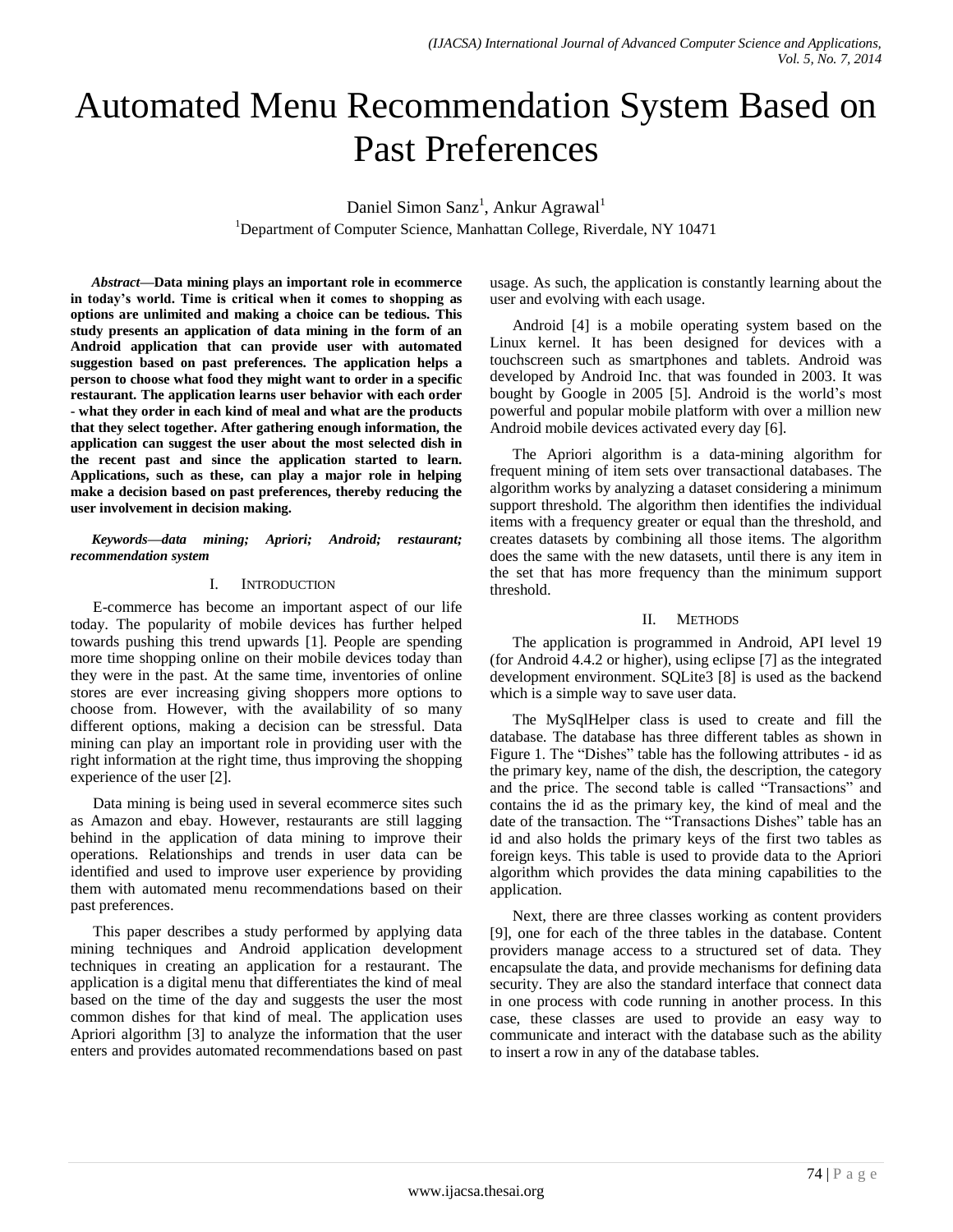

Fig. 1. Database structure

There are two activities [10] included with the application. An activity is a screen where the programmer establishes the GUI, in order to interact with the user. Normally, these activities are full screen but they can also appear in other forms such as floating windows, or embedded inside of another application.

The activities consist of spinners [11]. A spinner provides a quick way to select a value from a set. In the default state, a spinner shows its currently selected value. Touching the spinners display a dropdown menu with all other available values from which the user can select a new one.

The Apriori algorithm is used to identify the names of the dishes that the user usually purchases together. The minimum threshold for the algorithm is two. The algorithm keeps track of the user selection and after gathering enough information about user behavior, it is able to recommend a dish to the user based on their past preferences.

## III. RESULTS

Figure 2 displays a screenshot of a cellphone with the application icon named "DeliChooser" in the last row. Clicking on the icon opens the application.

The application has two activities. Figure 3 displays the first activity of the application in its default state. The first activity consists of three spinners. The first spinner is used to determine the kind of meal such as dinner, breakfast, lunch, etc. This field is set automatically depending on the hour of the day. However, the user is also given the ability to change it for each transaction. The second spinner is used to determine the category of the dish, such as breakfast platters, breakfast wraps, desserts, hot signature sandwiches, etc. The third spinner is used to choose a dish such as chicken parmesan, blondie brownie, ghost rider, etc.



Fig. 2. Screenshot showing the application icon

The second and third spinners are related because every time the user changes the category using the second spinner the new list of dishes is automatically shown using the third spinner.

The application also has six text views following the three spinners. The first one is a static text view and its only function is to show the string "Selected:" whenever a dish is selected. The second and third text views show the most selected dish in the last month as well as historically depending on the kind of meal selected in the first spinner. The fourth and the fifth text views show characteristics of the dishes, and change every time the third spinner is modified. The fourth text view shows the price of the dish and the fifth text view shows the description of the dish. The sixth text view appears only when the user chooses a dish, and the application has enough information to display about the dishes that the user normally selects with the dish that was chosen.

Figure 4 displays all the six text views after the user has made a selection. The first text view is "Selected:", the second text view is "Historically: Chicken Parmesan", the third text view is "Last Month: Chicken Parmesan", the fourth text view is "\$7.99", the fifth text view is the description "Seasoned Italian sausage grilled multi colored bell peppers marinara sauce, mushrooms & onions, served on a hero bread" and the sixth text view is "You usually choose the following dish(es) with this one: - Classic Breakfast Wrap". The sixth text view appears when the user clicks on the button "Select" which also saves the current transaction into the database.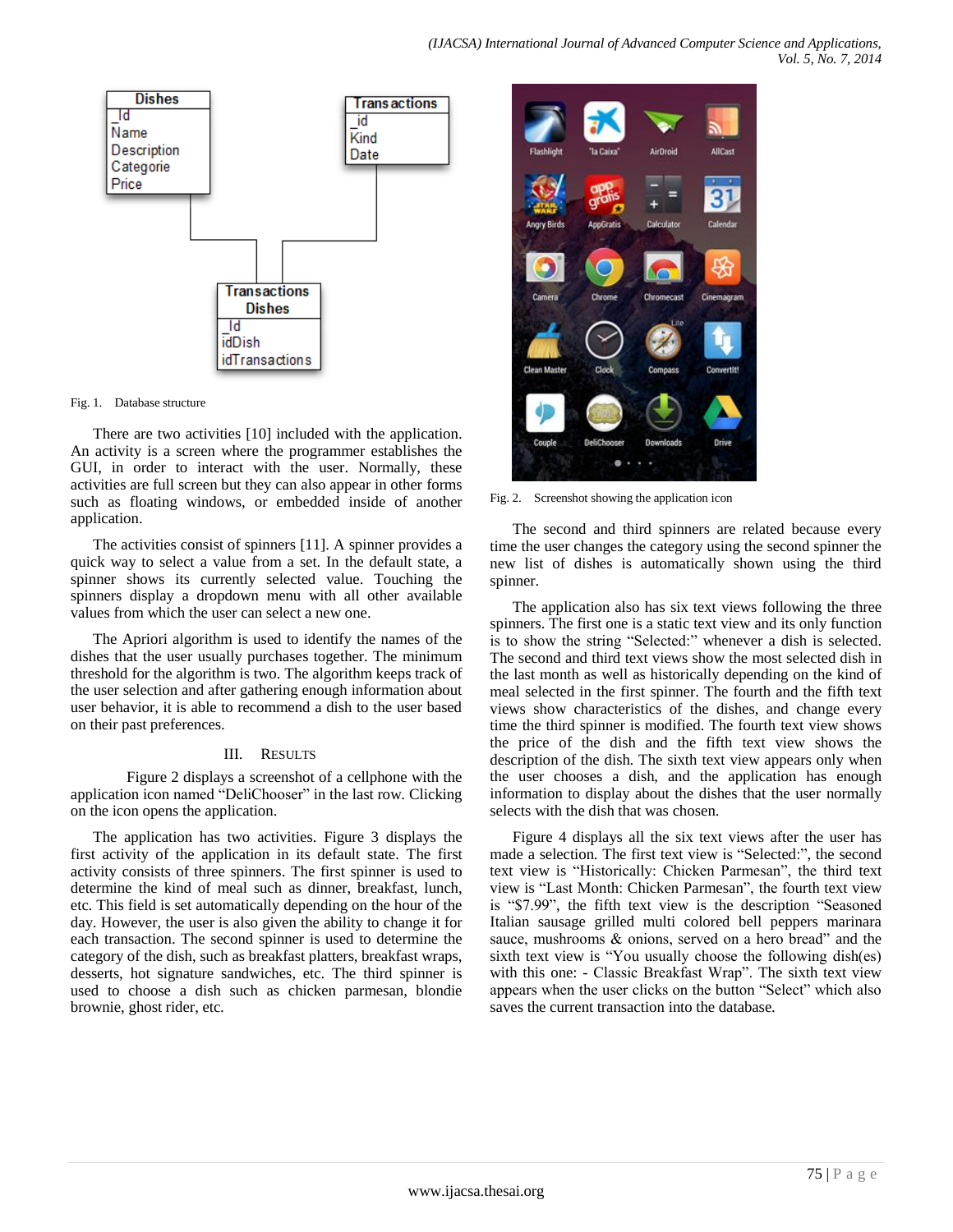| DeliChooser                                                                                                                   |        |
|-------------------------------------------------------------------------------------------------------------------------------|--------|
| Dinner                                                                                                                        |        |
| Selected:                                                                                                                     |        |
| Historically: Chicken Parmesan                                                                                                |        |
| Last Month: Chicken Parmesan                                                                                                  |        |
| <b>Authentic Italian Heroes</b>                                                                                               |        |
| Sausage & Peppers                                                                                                             | \$7.99 |
| Seasoned italian sausage grilled multi colored bell<br>peppers marinara sauce, mushrooms & onions,<br>served on a hero bread. |        |
| Select                                                                                                                        |        |
|                                                                                                                               |        |

| <b>DeliChooser</b>                                      | Ē |
|---------------------------------------------------------|---|
|                                                         |   |
|                                                         |   |
|                                                         |   |
|                                                         |   |
|                                                         |   |
|                                                         |   |
| <b>OPEN 7 DAYS</b>                                      |   |
| Store Hours                                             |   |
| Sun-Wed 6:00 AM - 2:30 AM<br>Thur-Sat 6:00 AM - 3:30 AM |   |
| 452 W. 238 Street Bronx, NY 10463                       |   |
| <b>Free Delivery</b>                                    |   |
|                                                         |   |
| TEL:                                                    |   |

Fig. 3. Activity 1 (Default)

| DeliChooser                                                                                                                   |        |
|-------------------------------------------------------------------------------------------------------------------------------|--------|
| Dinner                                                                                                                        |        |
| Selected:                                                                                                                     |        |
| Historically: Chicken Parmesan                                                                                                |        |
| Last Month: Chicken Parmesan                                                                                                  |        |
| Authentic Italian Heroes                                                                                                      |        |
| Sausage & Peppers                                                                                                             | \$7.99 |
| Seasoned italian sausage grilled multi colored bell<br>peppers marinara sauce, mushrooms & onions,<br>served on a hero bread. |        |
| Select                                                                                                                        |        |
| <b>Transaction Added</b><br>ing dishtes) with this<br>You usually cho<br>one:<br>- Classic Breakfast Wraps                    |        |

Fig. 4. Activity 1 (Transaction Added)

The second activity is used to display information about the restaurant as shown in Figure 5. It provides the name and logo, hours, address, and telephone number of the restaurant.

Fig. 5. Activity 2 (Default)

#### IV. DISCUSSION

With the ever growing product inventory in e-commerce sites, an average user has to browse through several pages before they decide to buy a product. This can be overwhelming and tedious. Recommendation systems help user by providing them with suitable matches as per their preferences, thereby, saving hours of their search time.

This paper presented one such recommendation system for a restaurant environment. The application keeps track of a user's past preferences in selecting a menu item and after gathering sufficient information, the system is able to suggest the user with menu items that the user might prefer. The application also takes into consideration the time of the day when making a recommendation. This removes the hassle of browsing through the menu to decide what to order thus saving user their valuable time.

The application was developed using Android operating system as it is the most popular operating system and used by majority of the mobile users. A lot of companies have their own Android application which makes it easier for the users to access their information faster than in any other ways, because they have all that they need in their cell phones which can be used on the go. Data mining techniques such as the Apriori algorithm was utilized to develop the recommendation system. The algorithm keeps track of the user behavioral data which is an indication of what items does the user normally purchase together and how frequently is that done by the user. By considering such factors and by learning over time, the algorithm is able to make smart recommendations to the user thus saving the user valuable time of having to browse through the menu every time.